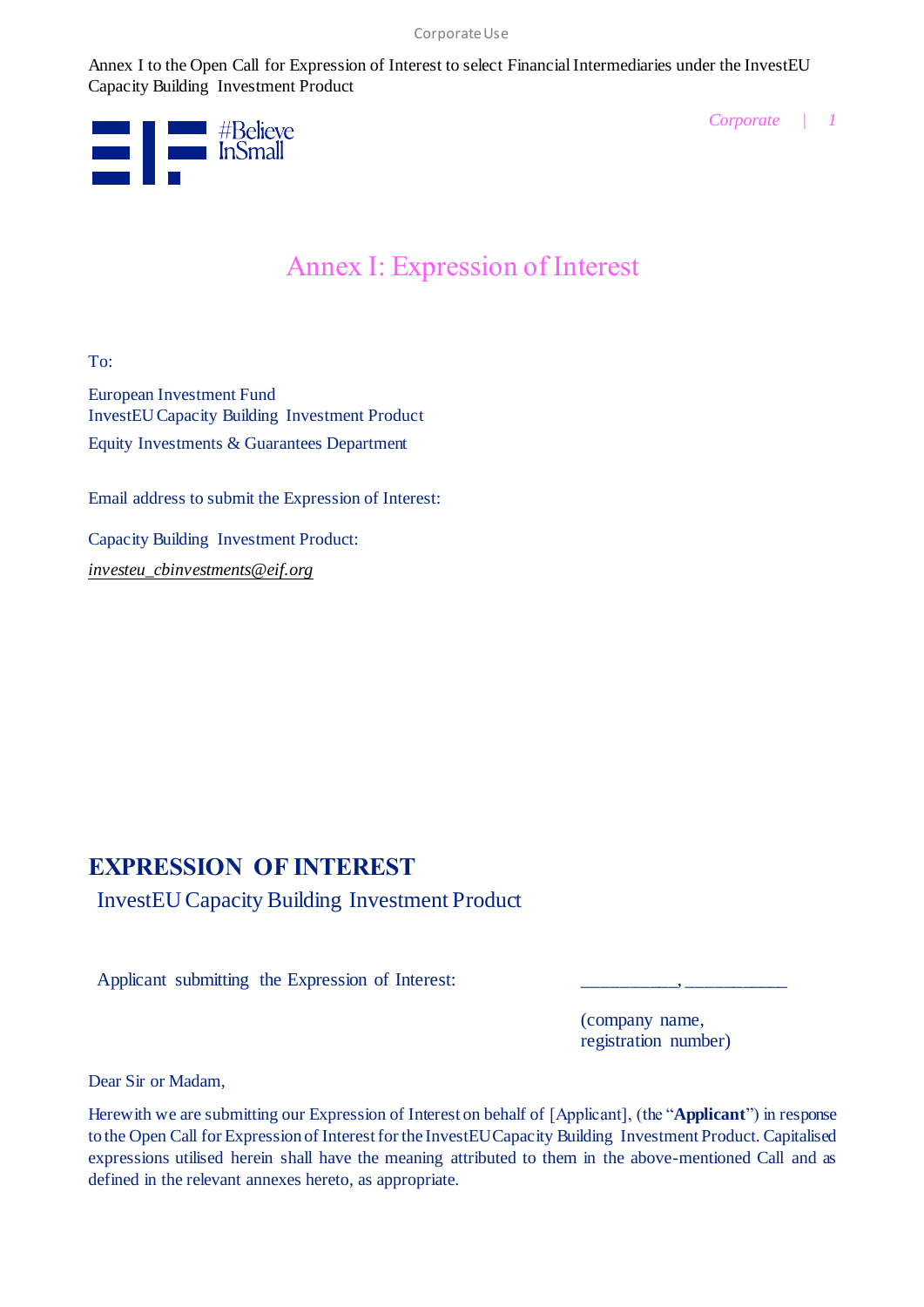The undersigned, duly authorised to represent the Applicant, by signing this form certifies and declares:

- 1. that the information contained in this Expression of Interest and its Appendices is complete and correct in all its elements;
- 2. to have read the EIB Group Anti-Fraud Policy<sup>1</sup> and not to have made nor to make any offer of any type whatsoever from which an advantage can be derived under the Agreement and not to have granted nor to grant, not to have sought nor to seek, not to have attempted nor to attempt to obtain, and not to have accepted nor to accept, any advantage, financial or in kind, to or from any party whatsoever, constituting an illegal practice or involving corruption, either directly or indirectly, as an incentive or reward relating to signing of the Agreement;
- 3. to have read the EIB Group Statement on Tax Fraud, Tax Evasion, Tax Avoidance, Aggressive Tax Planning, Money Laundering and Financing of Terrorism<sup>2</sup>.

Furthermore, the undersigned, duly authorised to represent the Applicant, by signing this form represents that, as at the date of this form:

- 1. The Applicant is not in any of the situations below:
	- it is bankrupt, is subject to insolvency or is being wound up, is having its affairs administered by a liquidator or by the courts, in this context, is in an arrangement with creditors, is having its business activities suspended or a standstill (or equivalent) agreement has been signed with creditors and validated by the competent court when required by the applicable law, or is in any analogous situation arising from a similar procedure provided for in national legislation or regulations;
	- $\bullet$  in the past five (5) years, it has been the subject of a final judgment or final administrative decision for being in breach of its obligations relating to the payment of taxes or social security contributions in accordance with the applicable law and where such obligations remain unpaid unless a binding arrangement has been established for payment thereof;
	- $\bullet$  in the past five (5) years, it or any of the persons having powers of representation, decision-making or control over it has been convicted by a final judgment or a final administrative decision for grave professional misconduct, where such conduct denotes wrongful intent or gross negligence, which would affect its ability to implement the CBI Agreement and which is for one of the following reasons:
		- i. negligently providing misleading information that may have a material influence or fraudulently misrepresenting information required for the verification of the absence of grounds for exclusion or the fulfilment of selection criteria or in the performance of a contract or an agreement;
		- ii. entering into agreements with other persons aimed at distorting competition;

*<sup>1</sup> <https://www.eib.org/en/publications/anti-fraud-policy>*

*<sup>2</sup> [https://www.eib.org/en/about/compliance/tax-good-governance/index.htm#](https://www.eib.org/en/about/compliance/tax-good-governance/index.htm)*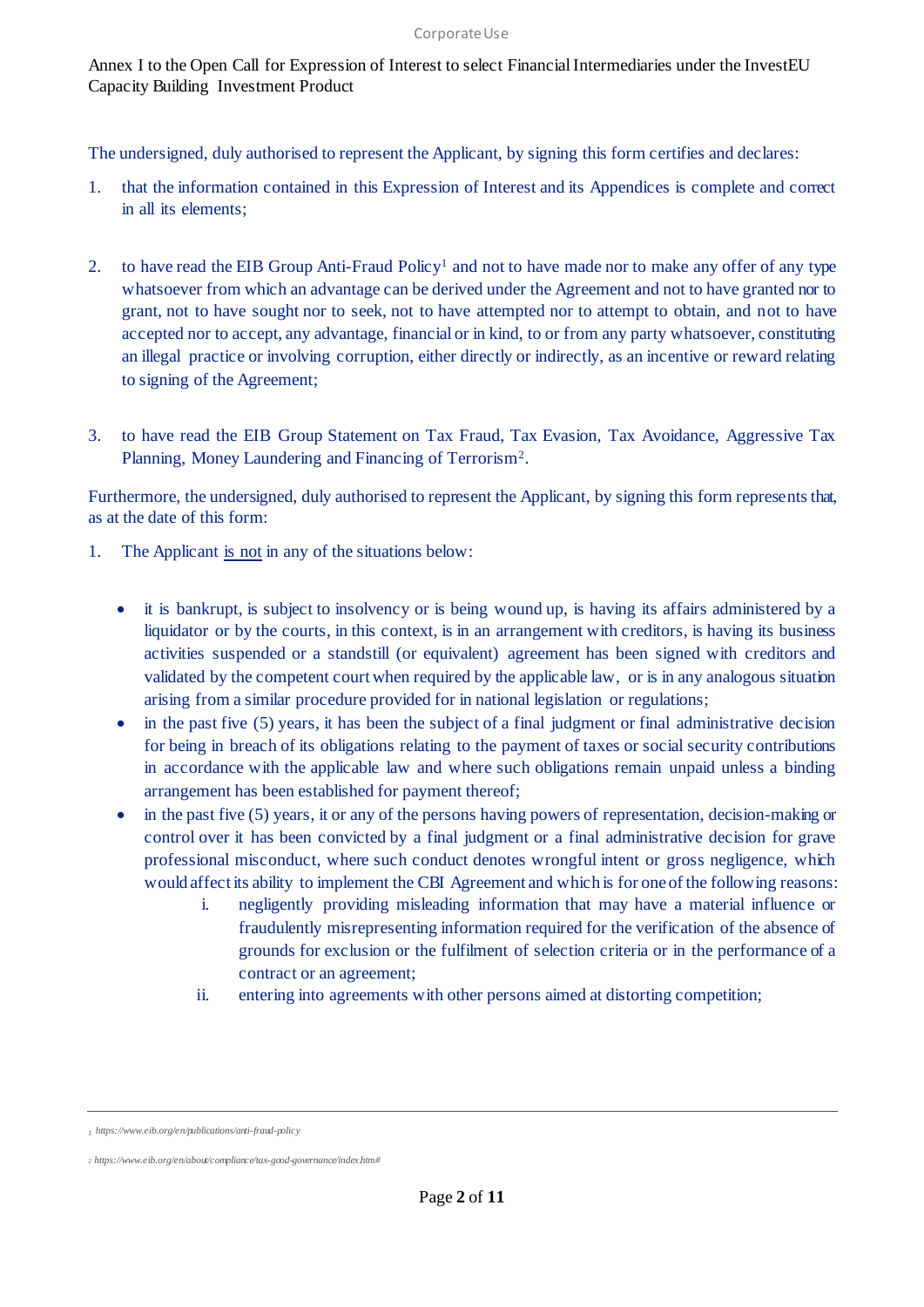#### Corporate Use

Annex I to the Open Call for Expression of Interest to select Financial Intermediaries under the InvestEU Capacity Building Investment Product

- iii. attempting to unduly influence the decision-making process of the contracting authority during the relevant ''award procedure'' as such term is defined in of the Financial Regulation<sup>3</sup>;
- iv. attempting to obtain confidential information that may confer upon it undue advantages in the relevant ''award procedure'' as such term is defined in the Financial Regulation;
- in the past five (5) years, it or persons having powers of representation, decision-making or control over it has been the subject of a final judgment for:
	- v. fraud;
	- vi. corruption;
	- vii. participation in a criminal organisation;
	- viii. money laundering or terrorist financing;
	- ix. terrorist offences or offences linked to terrorist activities, or inciting, aiding, abetting or attempting to commit such offences;
	- x. child labour and other forms of trafficking in human beings;
- it is subject to a decision on exclusion contained in the early detection and exclusion database (the EDES database available at the official website of the EU)<sup>4</sup> set up and operated by the European Commission;
- it has been, in the past five years, subject to a final judgment or administrative decision by a national court or authority that it was created with the intent to illegally circumvent fiscal, social or any other legal obligations in the jurisdiction of its registered office, central administration or principal place of business;
- 2. The Applicant is established and operating in one or more of the Eligible Countries;
- 3. The Applicant is duly authorised if applicable to carry out financing activities in accordance with applicable laws and regulations;
- 4. The Applicant does not perform activities which are illegal according to the applicable legislation;
- 5. The Applicant complies with the relevant international and EU standards and legislation, as applicable, on the prevention of money laundering, the fight against terrorism, tax fraud, tax evasion and artificial arrangements aimed at tax avoidance, and
- 6. The Applicant is not subject to Restrictive Measures.

*<sup>3</sup>* "Financial Regulation" means Regulation (EU, Euratom) 2018/1046 of the European Parliament and of the Council of 18 July 2018 on the financial rules applicable to the general budget of the Union, amending Regulations (EU) No 1296/2013, (EU) No 1301/2013, (EU) No 1303/2013, (EU) No 1304/2013, (EU) No 1309/2013, (EU) No 1316/2013, (EU) No 223/2014, (EU) No 283/2014, and Decision No 541/2014/EU and repealing Regulation (EC, Euratom) No 966/2012 (OJ L 193, 30.7.2018, p. 1), as it may be amended, supplemented  $\alpha$  modified from time to time.

*<sup>4</sup>* <https://ec.europa.eu/edes/index#!/cases>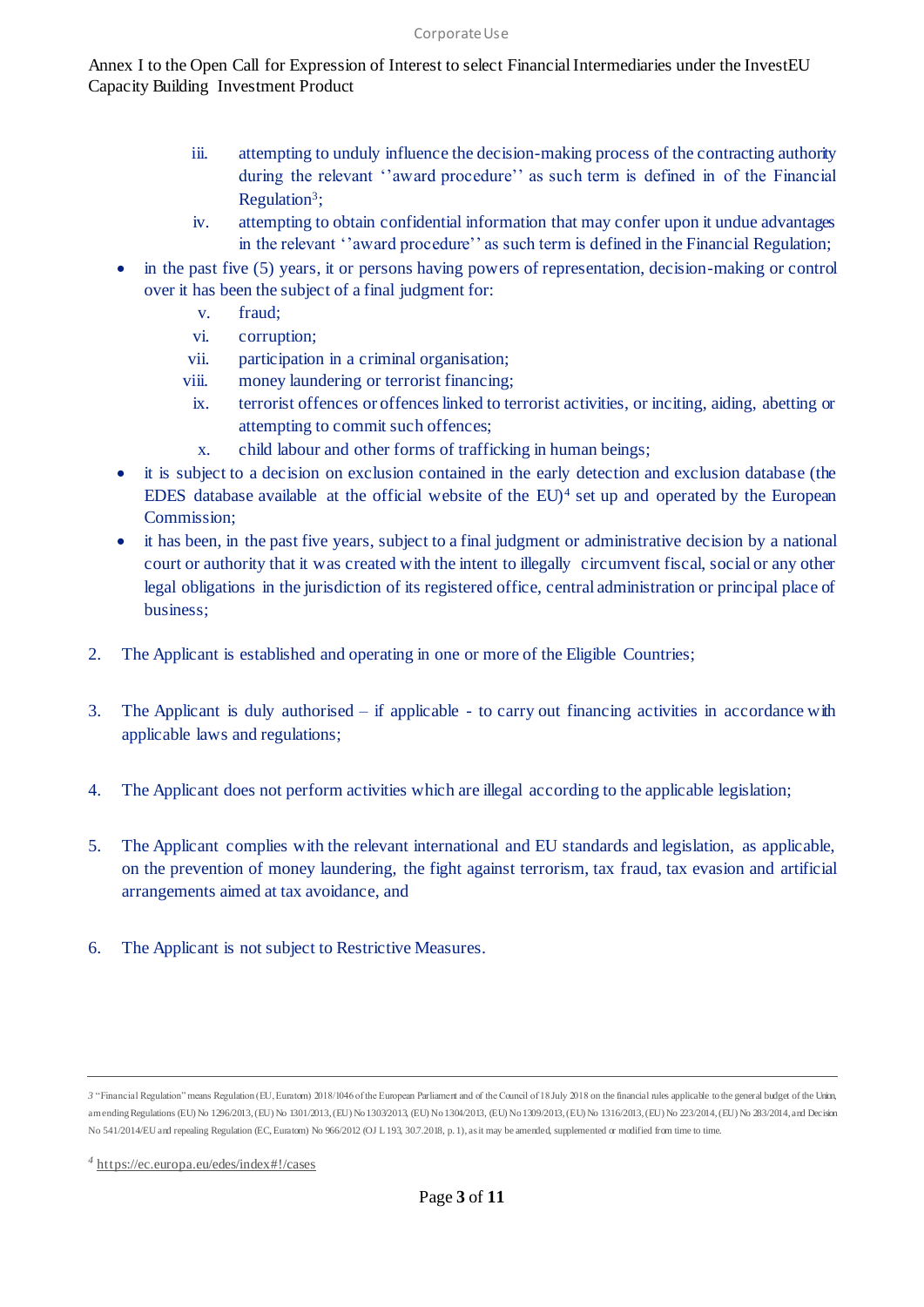#### Corporate Use

#### Annex I to the Open Call for Expression of Interest to select Financial Intermediaries under the InvestEU Capacity Building Investment Product

For the purpose of the EIF Transparency Policy, as further specified in Appendix 4, and subject to the approval of the relevant operation by the EIF, the [Applicant], by signing this form:<sup>5</sup>

#### *[Please tick as appropriate]*

- □ confirms that the Applicant agrees with the disclosure of summary information relevant to this transaction (the project name, the nature of the operation, the geographical focus and the relevant
- EIF-managed resources) in accordance with the EIF Transparency Policy, listed in Appendix 5;
- OR
- declares that (i) the Applicant requests the non-disclosure of summary information relevant to this transaction (the project name, the nature of the operation, the geographical focus and the
- □ relevant EIF-managed resources) and (ii) such disclosure would undermine the protection of commercial interests<sup>6</sup> relevant to the operation;

and,

 $\Box$  acknowledges and agrees (i) to the terms of the Terms of Confidentiality as provided under Annex III of this Call, and (ii) that each of the Applicant and the EIF shall process Confidential Information (as defined under the Terms of Confidentially) in accordance with the terms thereunder.

#### Yours sincerely,

| Signature(s):                  | Stamp of the Applicant (if applicable): |
|--------------------------------|-----------------------------------------|
| Name and position in capitals: |                                         |
| Applicant's name:              |                                         |
| Place:                         | Date $\frac{day}{month}$ /year):        |

## **Appendices**

[Appendix 1 Applicant](#page-4-0) Identification

---------------------------------

- Appendix 2 Information requirements for pre-selection
- Appendix 3 Information Requirements upon positive pre-selection
- Appendix 4 [Know Your Customer \("KYC"\) documents to attach](#page-7-0)

Appendix 5 Disclosure of information on EIF's website (EIF Transparency Policy)

*<sup>5</sup> For the avoidance of doubt, this is without prejudice to any publication made by EIF in line with the Terms of Confidentiality*

*<sup>6</sup> Including by reason of such information being covered by a confidentiality agreement*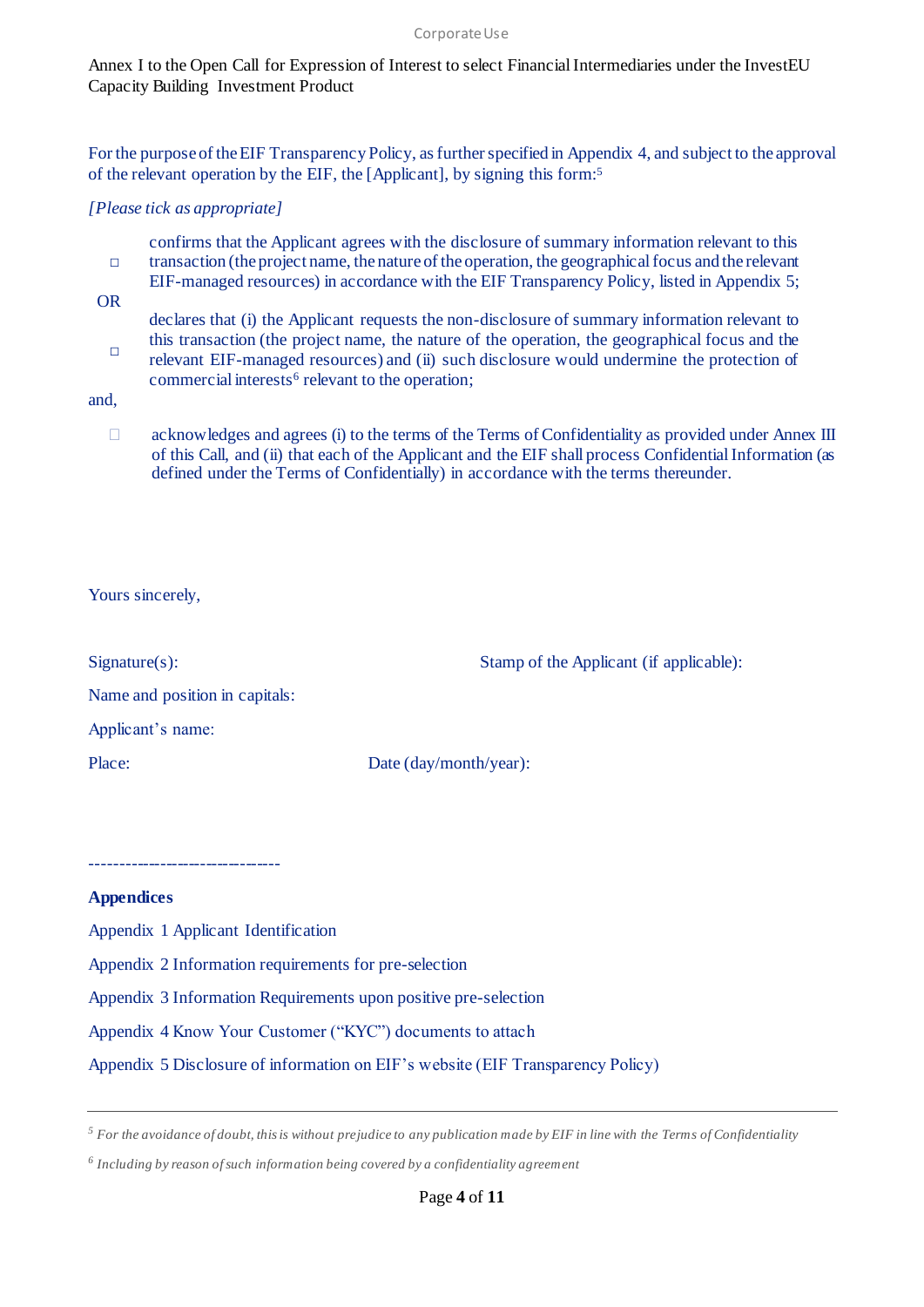## <span id="page-4-0"></span>**Appendix 1 to the Expression of Interest**

## **APPLICANT IDENTIFICATION**

| <b>INFORMATION REQUIRED</b> |                                                         |
|-----------------------------|---------------------------------------------------------|
| <b>NAME</b>                 |                                                         |
| <b>LEGAL FORM</b>           |                                                         |
| DATE OF APPLICATION         |                                                         |
| <b>CONTACT DETAILS</b>      | Title: Mr/Mrs/other (delete or complete as appropriate) |
|                             | Surname:                                                |
|                             | Forename(s):                                            |
|                             | Function:                                               |
|                             | Address:                                                |
|                             | Telephone:                                              |
|                             | Email:                                                  |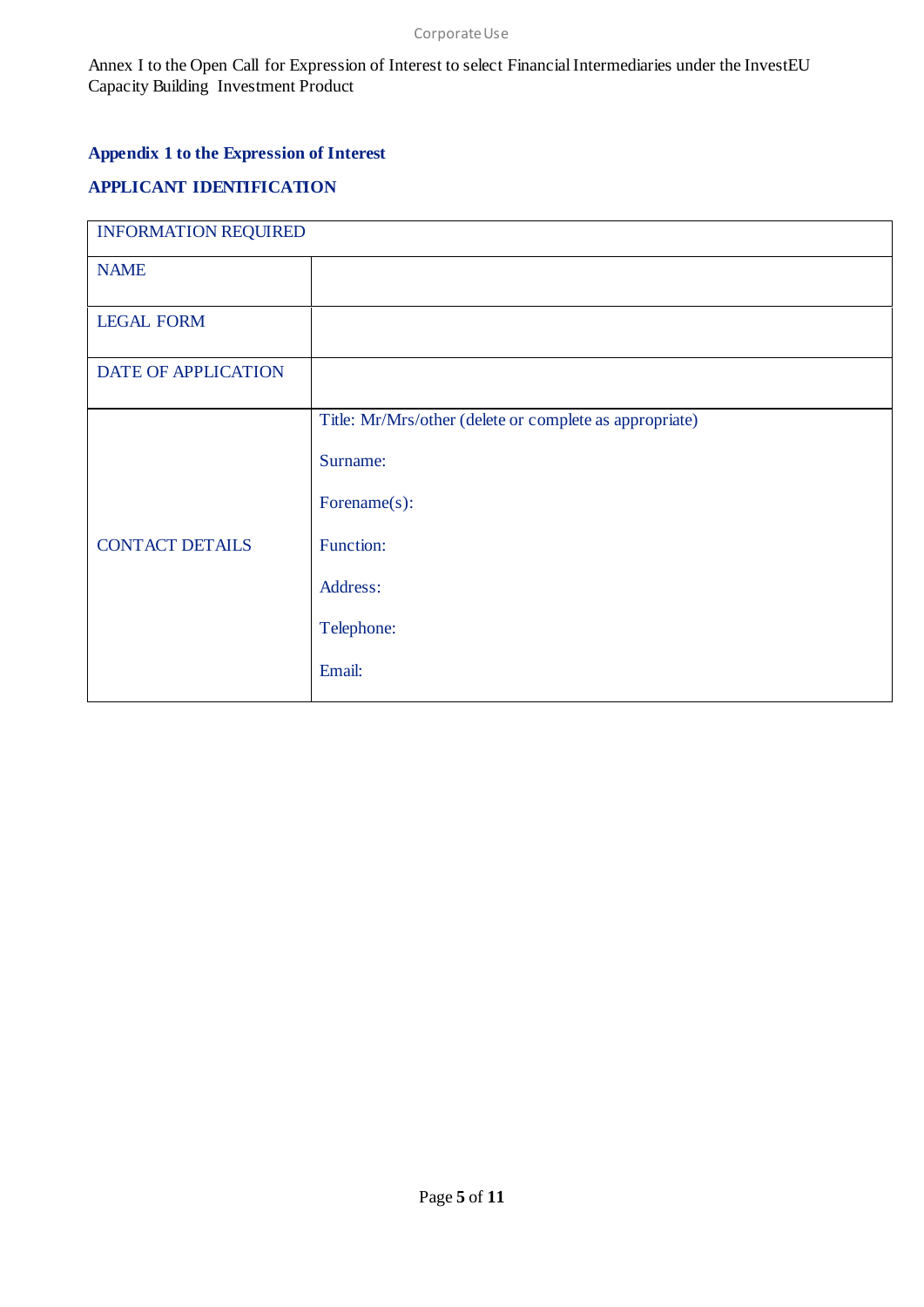#### **Appendix 2 to the Expression of Interest**

### **INFORMATION REQUIREMENTS FOR PRE-SELECTION**

| <b>INFORMATION REQUIRED</b>                  |                                                                                      |
|----------------------------------------------|--------------------------------------------------------------------------------------|
| <b>APPLYING FOR:</b>                         | $\Box$ InvestEU Capacity Building Investment Product                                 |
| <b>TARGET AREA(S)</b>                        | $\Box$ Microfinance<br>$\Box$ Social Entrepreneurship<br>$\Box$ Skills and Education |
| <b>PROPOSED EIF</b><br><b>SUPPORT IN EUR</b> |                                                                                      |

#### **1. PROPOSAL**

The proposal shall include the description of the proposed capacity building project(s) and related implementation strategy. It is expected for the Financial Intermediaries to explain the rationale for applying for the InvestEU Capacity Building Investments Product, by evidencing, where applicable, the additionality and/or complementarity features the envisaged CBI Operation has versus similar products available on the market (if any).

Financial Intermediaries, in principle, shall aim to use CBI Operations to mobilise third party resources for the purpose of the or by using CBI Operations. Where applicable, they should provide a funding plan and/or business plan for attracting additional third party resources and shall report on an annual basis the amount of third parties resources raised for the purpose of the or by reason of CBI Operation.

The points below list the headings for the minimum information needed.

#### **2. SOCIAL MISSION**

- 2.1. Social mission and ESG policies and procedures in place;
- 2.2. Business strategy (e.g. positioning, strengths, core products, geographical areas/focus, origination volumes), market share, main competitors – current and outlook) to achieve social objectives both in general terms and with respect to Target Areas, social performance targets and social reporting data;
- 2.3. Non-financial services provided: what is offered, by whom, at which cost for the client, number of clients benefiting from non-financial services, how it is documented and what type of monitoring and follow-up is offered.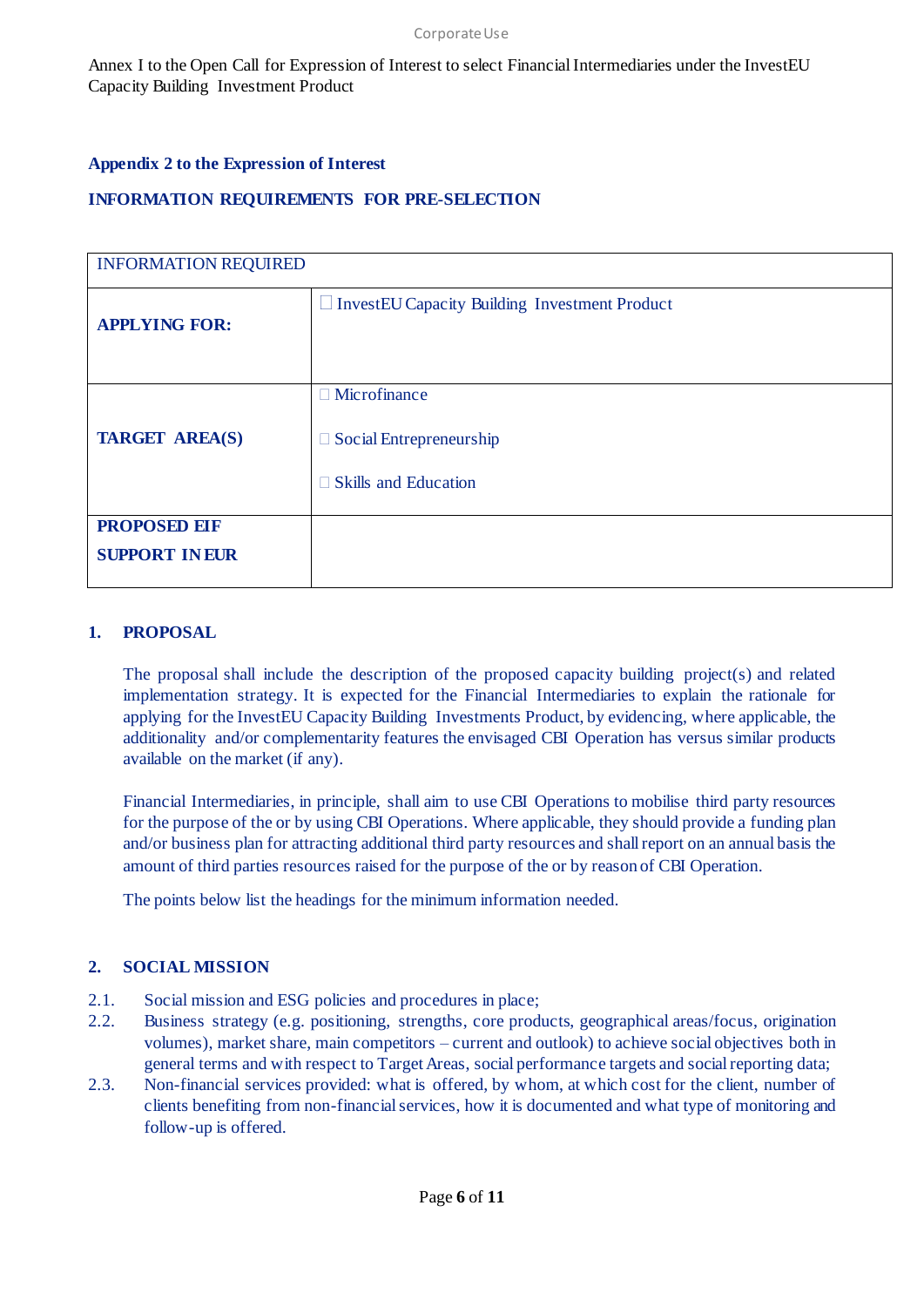#### **3. COMPLIANCE WITH THE EU CODE OF GOOD CONDUCT (for Microfinance providers only)**

For Microfinance providers only, in relation to the compliance with the EU code of Good Conduct for Microcredit Provision<sup>7</sup> , Financial Intermediaries shall provide:

- 3.1. Proof of signing-up or endorsement to the Code;
- 3.2. Implementation plan for obtaining the certification based on the self-assessment including timeline for implementation.

#### **4. FINANCIAL INFORMATION**

- 4.1. Annual reports (including full set of financial statements with independent auditors report) for the last three years (to be annexed to the Expression of Interest);
- 4.2. Minimum 3 years business plan/financial projections, including plans/measures for attracting additional third party resources, and underlying assumptions.

*<sup>7</sup>* European Code [of Good Conduct for Microcredit Provision -](https://ec.europa.eu/social/main.jsp?catId=1482&langId=en) Employment, Social Affairs & Inclusion - European Commission [\(europa.eu\)](https://ec.europa.eu/social/main.jsp?catId=1482&langId=en)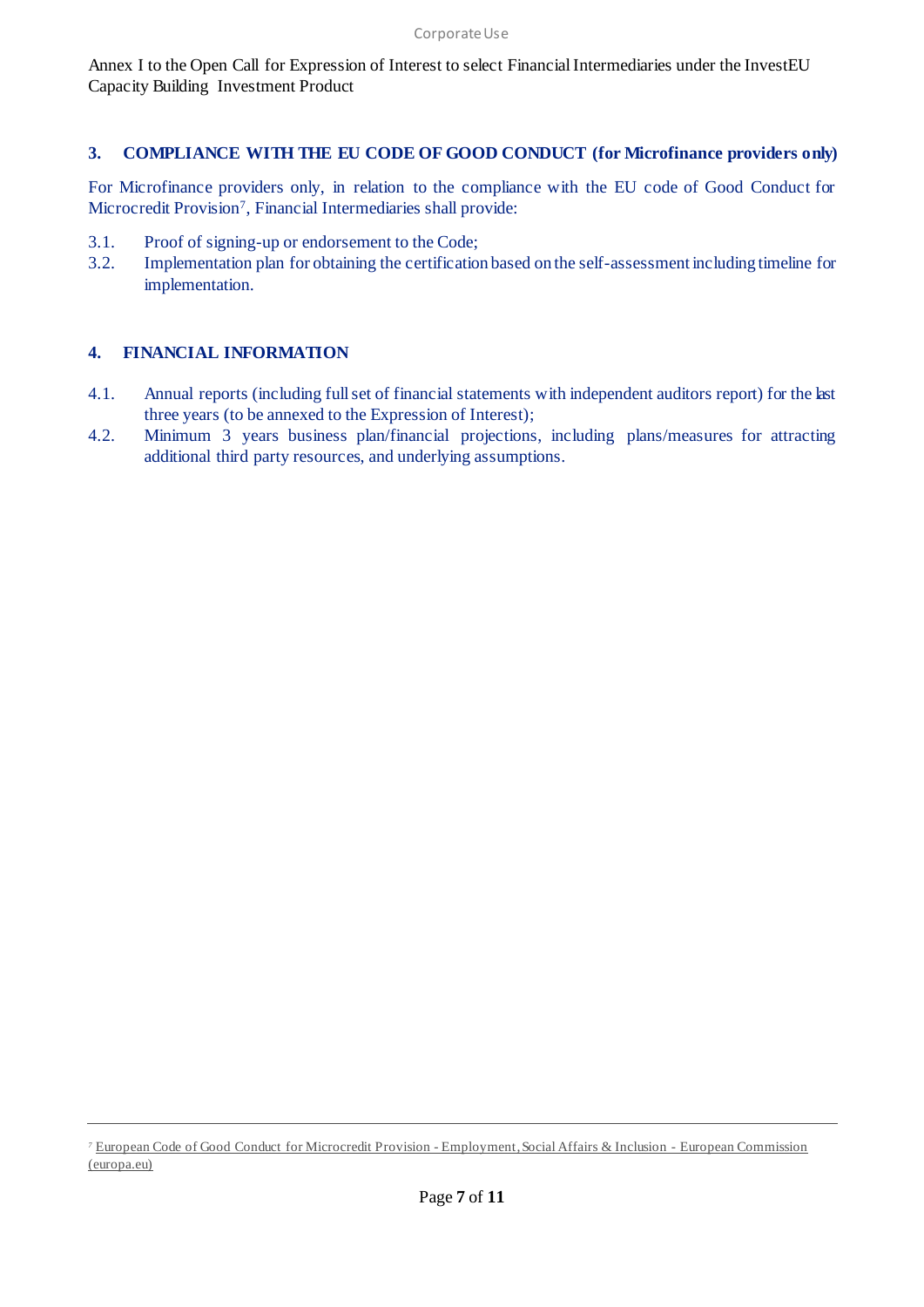#### <span id="page-7-0"></span>**Appendix 3 to the Expression of Interest**

#### **INFORMATION REQUIREMENTS UPON POSITIVE PRE-SELECTION**

The points below list the headings for the information package needed for due diligence purpose and only upon positive pre-selection.

At the discretion of EIF, Applicants that have:

- (i) concluded a capacity building investment operation or guarantee or risk sharing transactions with EIF, or
- (ii) submitted an application for an EIF capacity building investment or guarantee or risk-sharing programme

and to the extent the required information is already held by EIF, may be exempted from the provision of qualitative and quantitative information or such provision may be limited only to the relevant updates or material changes and differences from the latest application to (or due diligence conducted by) EIF under such other EIF programme or transaction, as applicable.

#### **1. FINANCIAL INTERMEDIARY'S ACTIVITY**

- 1.1. General information on the Financial Intermediary:
	- a) Description of the Financial Intermediary (date of establishment, number of employees capital structure and shareholders, banking group, organisational structure, distribution network, number of branches, etc.);
	- b) Financial Intermediary's legal status, regulatory framework, capital framework<sup>8</sup> and applicable regulations;
	- c) Definition of the different internal business segments of the Financial Intermediary (in terms of indicators and thresholds defining such segments, e.g., number of employees, annual turnover or total assets, for enterprises, if applicable);
	- d) Sources of funding, including grants (if applicable);
	- e) Previous experience with EIF and/or other international financial institutions (IFIs) (such as EIB, EBRD, Council of Europe Development Bank, etc.) or NGOs (e.g. networking, participation in any national or regional initiatives, etc.).
- 1.2. Information, in the form of a questionnaire to be provided by EIF, on how Environmental, Social, Governance ("ESG") factors form part of the Applicant's business decisions;
- 1.3. General information on the current lending activity of the Financial Intermediary:
	- 1.3.1. Business strategy (e.g. positioning, objectives, strengths, core products, geographical areas/focus, origination volumes), market share, main competitors – current and outlook, both in general terms and with respect to the Target Final Recipients;

*<sup>8</sup>* If applicable, standardised approach, foundation IRB Approach, Advanced IRB Approach.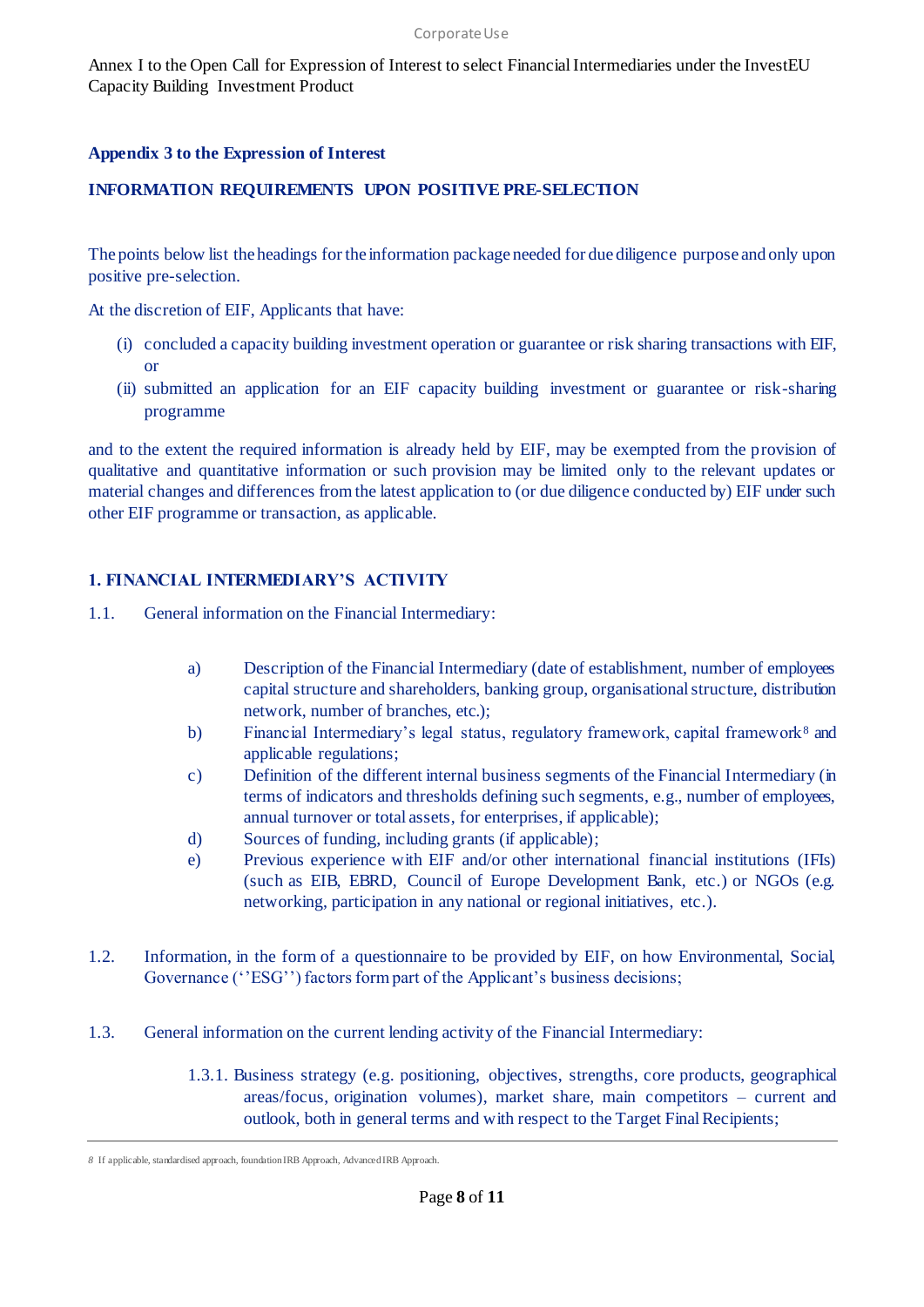1.3.2. Overview of the cost structure of the applicant;

1.3.3. Loan pricing policy.

#### **2. OPERATING PRINCIPLES**

- 2.1 Credit procedures: loan origination, approval process, credit risk assessment (internal scoring/rating), monitoring and risk management (including internal limits), delinquency management, recovery and restructuring procedures and provisioning policy;
- 2.2 Financial risk management: interest rate and foreign exchange exposure and management, asset and liabilities management, liquidity risk management (tools, limits in place, contingency plan, access to external credit line).

#### **3. CAPACITY BUILDING PROJECT**

3.1 Full description of the proposed capacity building project(s) and related implementation strategy: internally (financial projections, necessary investments in systems, human resources and operations, infrastructures, procedures, expected impact on the Target Final Recipients, etc.) and externally liaising with partners, marketing, etc., including an estimate of the expected timing for implementation.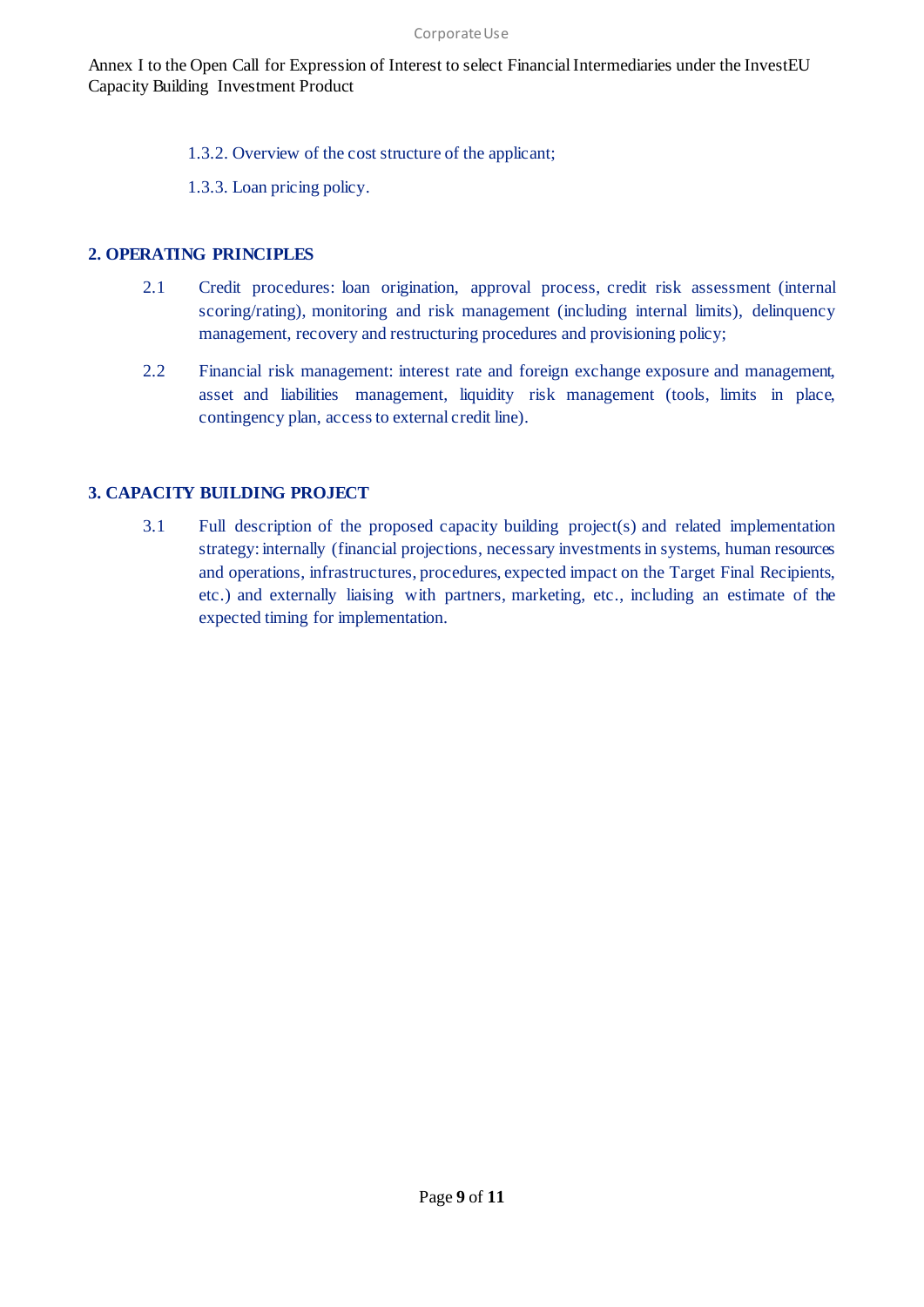#### **Appendix 4 to the Expression of Interest**

### **KNOW YOUR CUSTOMER (''KYC'')**

The EIB Group has in place a counterparty due diligence process<sup>9</sup> which takes into account, among others, factors including the type of counterparty (including sector), business relationship, product, service or transaction and country(ies) of operation. Through the EIB Group NCJ Policy<sup>10</sup> and its implementing procedures, the EIB Group takes into consideration jurisdictions classified by one or more Lead Organisations for not having made sufficient progress towards satisfactory implementation of EU and/or internationally agreed standards in connection with AML-CFT and/or tax transparency/tax good governance standards. The EIB Group entities apply the counterparty due diligence measures to an extent determined on a risk-sensitive basis.

Please attach as part of the initial counterparty due diligence (or "KYC") measures (to be completed later during the application process) the following documents with your application:

1. An excel and pdf-copy of the signed and dated Integrity Questionnaire (including ownership structure) in the form of Annex  $\lceil \bullet \rceil$ 



- 2. Copy of extract of commercial register or equivalent
- 3. Copy of extract of beneficial ownership ("UBO") register or equivalent

<sup>9</sup> Please refer to the EIB Group Anti-Money Laundering and Combatting the Financing of Terrorism Policy (https://www.eib.org/en/publications/eib-group-anti-money-laundering-and-combatting-the-financing-of-terrorism-policy)

<sup>&</sup>lt;sup>10</sup> Please refer to the EIB Group Policy towards weekly regulated, non-transparent and non-cooperative jurisdictions and tax good governance